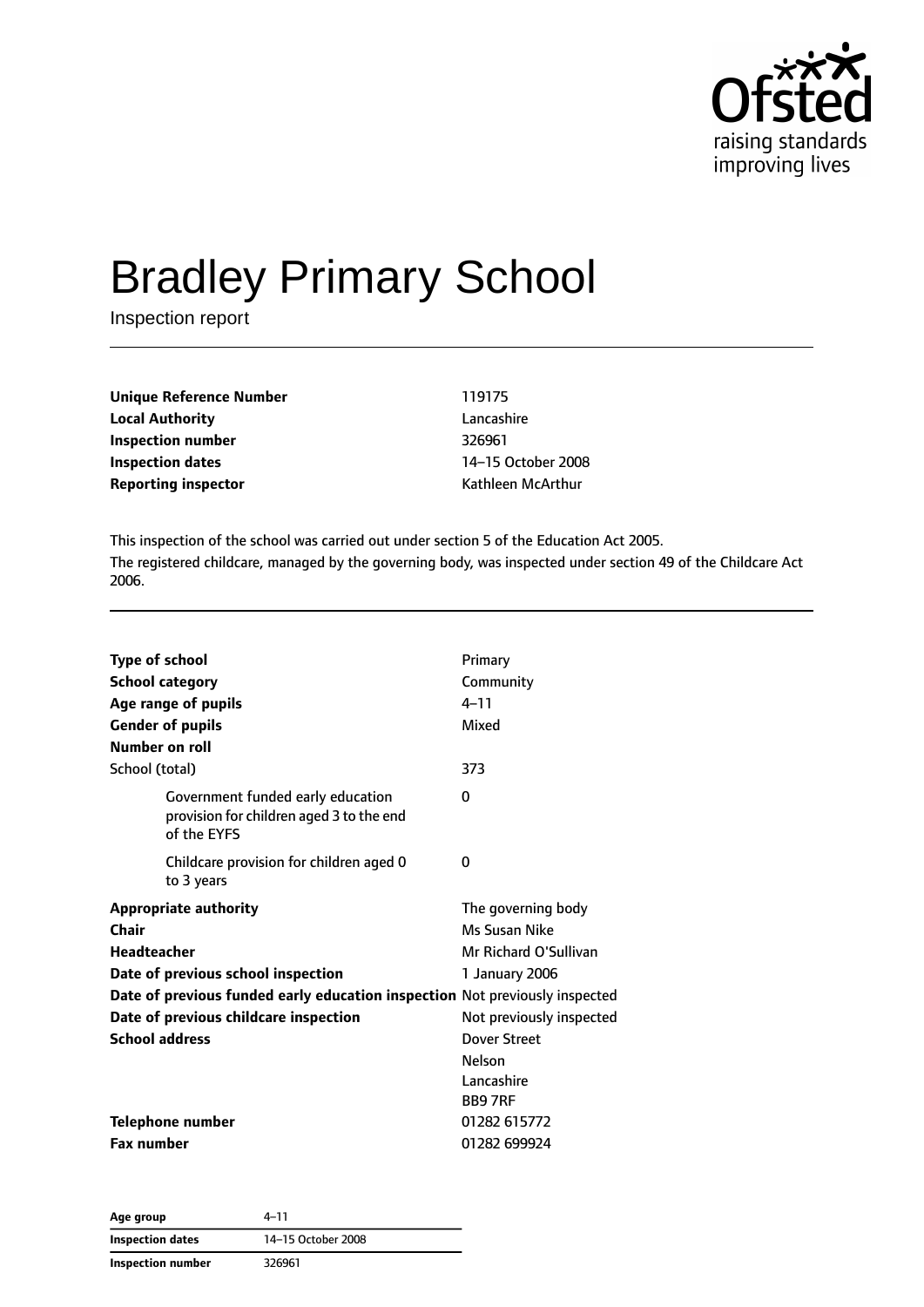.

<sup>©</sup> Crown copyright 2008

Website: www.ofsted.gov.uk

This document may be reproduced in whole or in part for non-commercial educational purposes, provided that the information quoted is reproduced without adaptation and the source and date of publication are stated.

Further copies of this report are obtainable from the school. Under the Education Act 2005, the school must provide a copy of this report free of charge to certain categories of people. A charge not exceeding the full cost of reproduction may be made for any other copies supplied.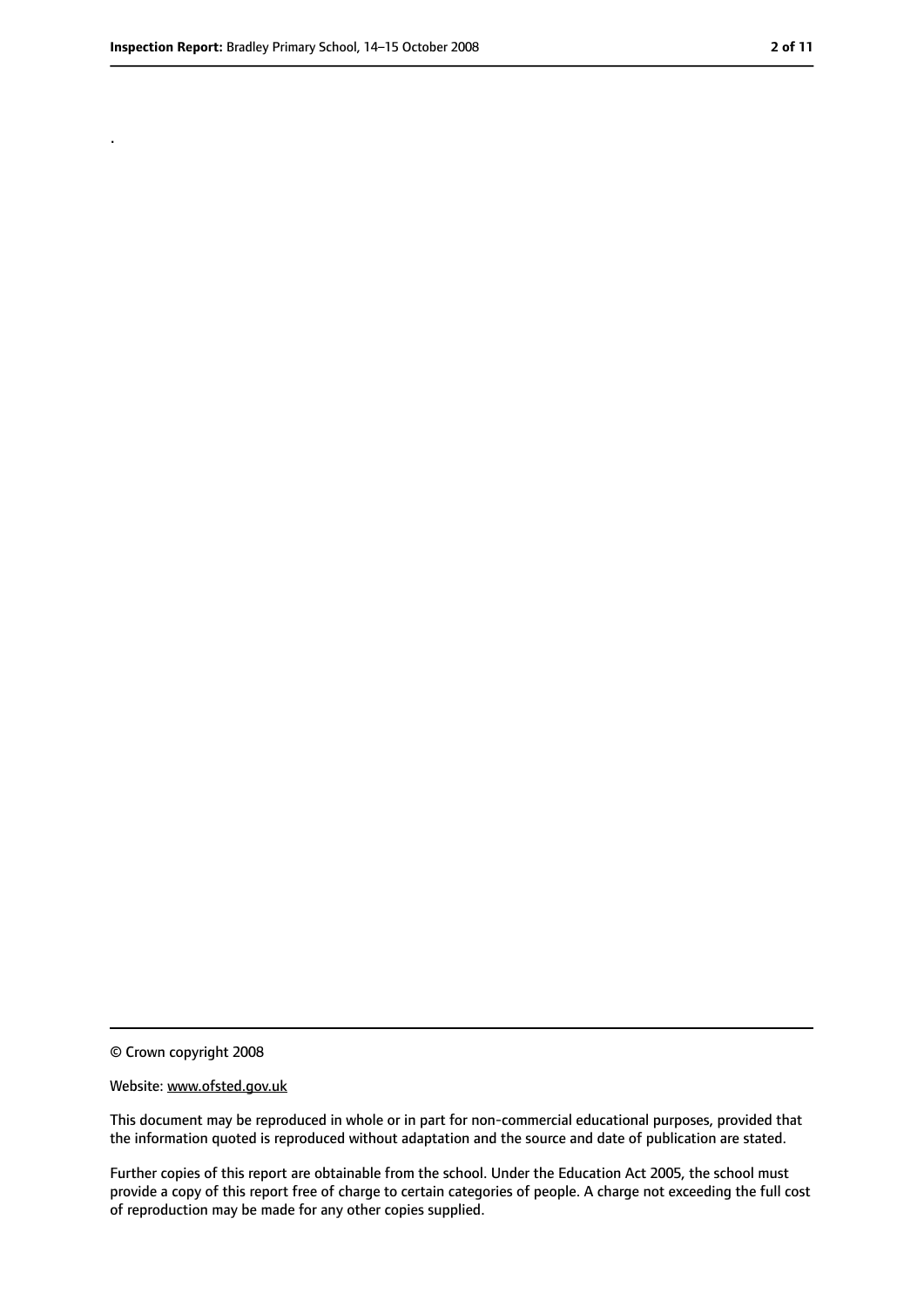# **Introduction**

The inspection was carried out by three Additional Inspectors.

#### **Description of the school**

Bradley Primary School is larger than the average primary school. It serves an area affected by considerable social and economic deprivation. Almost all the pupils are of Pakistani heritage and the great majority are at an early stage of learning English in addition to their home language when they start school. The proportion of pupils entitled to a free school meal is above the national average. The proportion of pupils with learning difficulties and/or disabilities is about the same as that found nationally.

The school holds the Sports Activemark, Healthy School status, the National Football Charter Standard and local authority awards for health and inclusive practice.

#### **Key for inspection grades**

| Grade 1 | Outstanding  |
|---------|--------------|
| Grade 2 | Good         |
| Grade 3 | Satisfactory |
| Grade 4 | Inadequate   |
|         |              |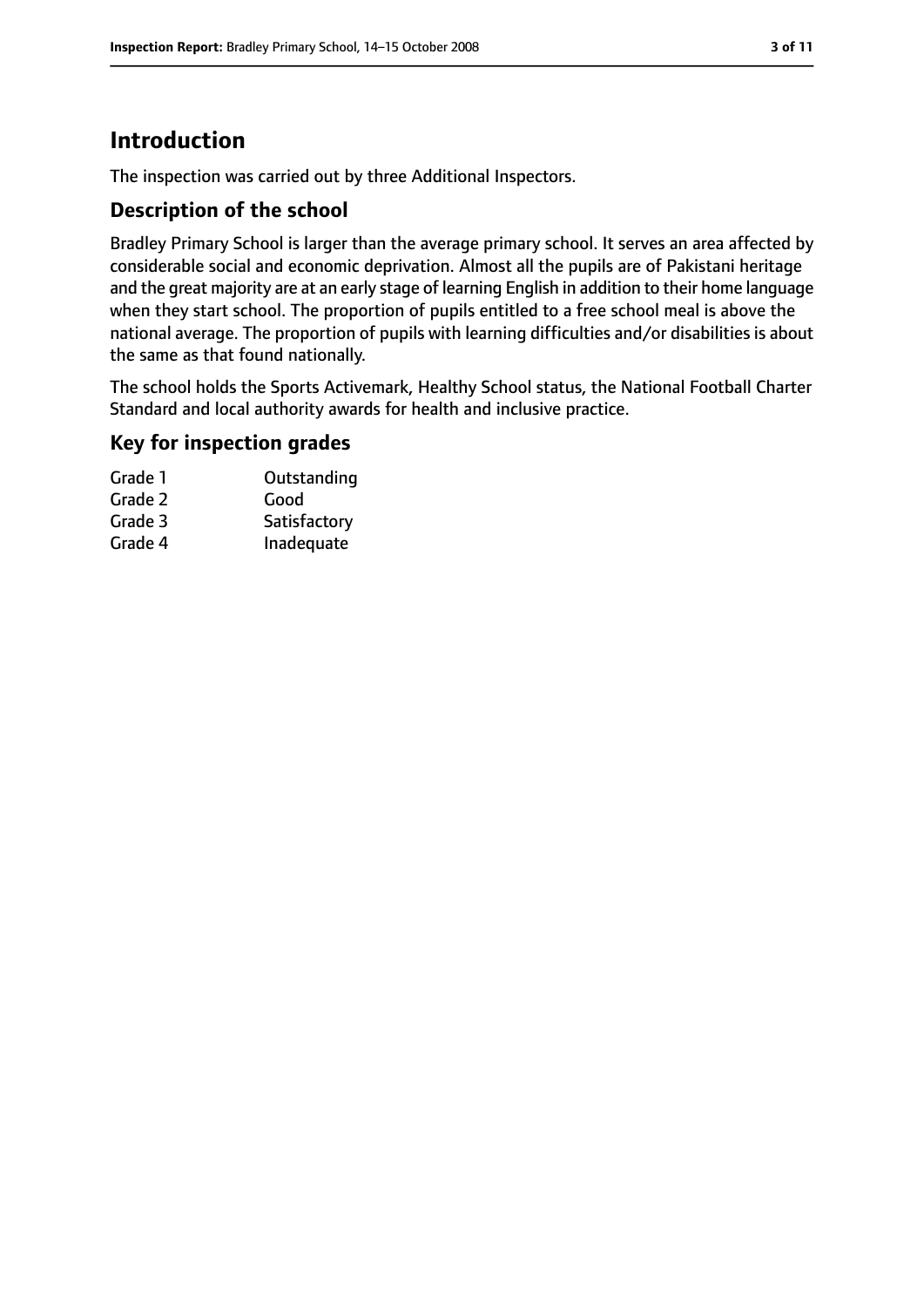# **Overall effectiveness of the school**

#### **Grade: 2**

This is a good school that gives good value for money. Pupils work and play harmoniously together because they enjoy school and value their education. Parents are supportive and say they are pleased with the school. The headteacher provides astute leadership and successfully promotes the school's stated aim to provide 'the best possible future life opportunities for all our children'. Pupils are happy and healthy and acquire the skills that equip them suitably for their academic and economic future.

Children start school with skills that are well below those typical for their age especially in their knowledge and use of English. Achievement is good. Pupils make good progress through the school because teaching and learning are good overall. Standards have gradually risen since the previous inspection, particularly in science. By the time they leave, the majority of pupils reach broadly average standards in English, mathematics and science, although standards in mathematics have been lower than in English and science. Actions taken saw an improvement in the 2008 provisional mathematics results, but few pupils reached the higher levels. Teaching is good overall, but varies in quality. Interesting, well planned learning activities meet the needs of most pupils, but sometimes more able pupils are not sufficiently challenged. Pupils with learning difficulties and/or disabilities and those at an early stage of learning English receive well-targeted and skilled support and make brisk progress.

Personal development is good. Comments such as, 'It's good here' and 'We like it here,' sum up pupils' attitudes. They behave well because they feel safe and secure and enjoy school. The school takes every opportunity to promote health and fitness. Consequently, pupils know fruit and vegetables are good for their health and the playground is always busy with sports and games activities. Pupils are keen to take on responsibilities at school, such as representing their classmates on the school council, and are caring and helpful towards others.

The school has been at the hub of innovative partnerships to create an exciting and varied curriculum that is broad and balanced. Pupils say they enjoy all the extra activities at school; the residential visit was greatly enjoyed by all who took part. Parents feel their children are well cared for at school. Academic progress is monitored rigorously and support directed where it is most needed.

Good leadership has ensured that issues from the previous inspection have been tackled effectively. Standards in science have risen, staff use assessment information well to set pupils challenging targets, and the curriculum is good. The leadership team gives the school good capacity for further improvement.

#### **Effectiveness of the Early Years Foundation Stage**

#### **Grade: 1**

Provision in the Early Years Foundation Stage is outstanding. 'Children have a positive start to school life; this is where it all begins' is a typical parental comment. Personal development, care and welfare are outstanding. Parents speak highly of the welcoming atmosphere and thorough induction procedures that help their children settle quickly at school. A strong focus on speaking and listening skills and social skills ensures they make rapid progress in language acquisition.

Outstanding teaching and the vibrant, stimulating learning environment result in the majority of children making excellent progress. When they enter Year 1, attainment is close to that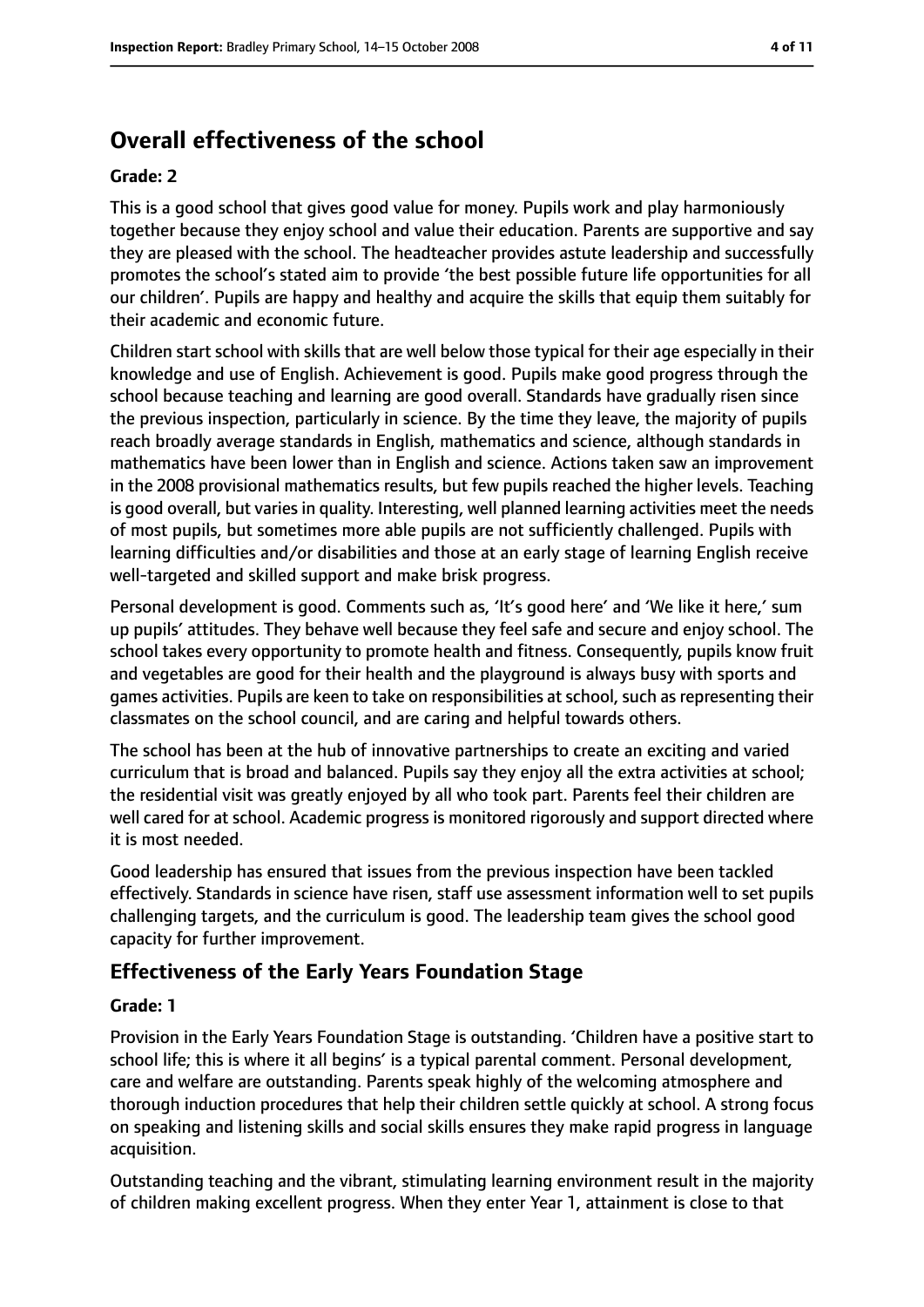expected for their age. Children learn through first-hand experiences. There is an excellent balance between teacher-led and child selected activities well matched to the children's needs. Extra adult support is provided for children with learning difficulties and/or disabilities and to help those in the early stages of learning English.

Excellent, enthusiastic and knowledgeable leadership and the dedicated staff team have improved provision and assessment procedures to track children's progress. One notable improvement is the excellently appointed all weather outdoor area where children explore and investigate using resources skilfully chosen to extend their learning.

#### **What the school should do to improve further**

- Improve progress for more able pupils in mathematics at Key Stage 2.
- Raise the quality of teaching to ensure pupils are taught consistently well.

# **Achievement and standards**

#### **Grade: 2**

Overall, progress is good and pupils reach broadly average standards by the time they leave the school. However, progress reflects the quality of teaching so that where teaching is good or better, pupils progress more rapidly. Pupils with learning difficulties and/or disabilities and those learning English make good progress because they are well supported in their work.

Key Stage 1 pupils build on the rapid start they made in Reception and progress well, although their limited language skills mean that standards remain below the national average in reading, writing and mathematics at the end of Key Stage 1. Provisional results for Key Stage 2 in 2008 show pupils reached broadly average standards in English, mathematics and science. However, standards in mathematics, where few pupils reach the higher level, lag behind those in English and science. Pupils currently in Year 6 are working in line with their targets.

# **Personal development and well-being**

#### **Grade: 2**

Behaviour is at least good and often excellent, when pupils are following instructions which contributes to their good progress. They move around school carefully and behave sensibly when playing outside. They are especially polite to adults, open doors and help to tidy up classrooms. However, when working independently, pupils show limited initiative and tend to wait for instructions before moving on. Pupils feel safe at school and could not remember any incidence of bullying. One said, 'In school, I don't have to worry about anything'. They respond well to advice on healthy lifestyles. They are enthusiastic about sport, especially cricket, and understand why the school provides healthy fruit snacks. Considerable efforts have raised attendance to satisfactory levels but a small number fail to attend regularly, which hinders their progress.

Spiritual, moral, social and cultural development is good. Pupils know different feelings can be expressed through poetry, song and art. They are very interested in the culture of their home area and show a developing interest in other cultures. They are keen to undertake charity work and clearly understand the importance of being kind to one another, for example when Year 6 pupils act as 'buddies' to Reception children. Good personal skills and suitable learning skills prepare them satisfactorily for the future.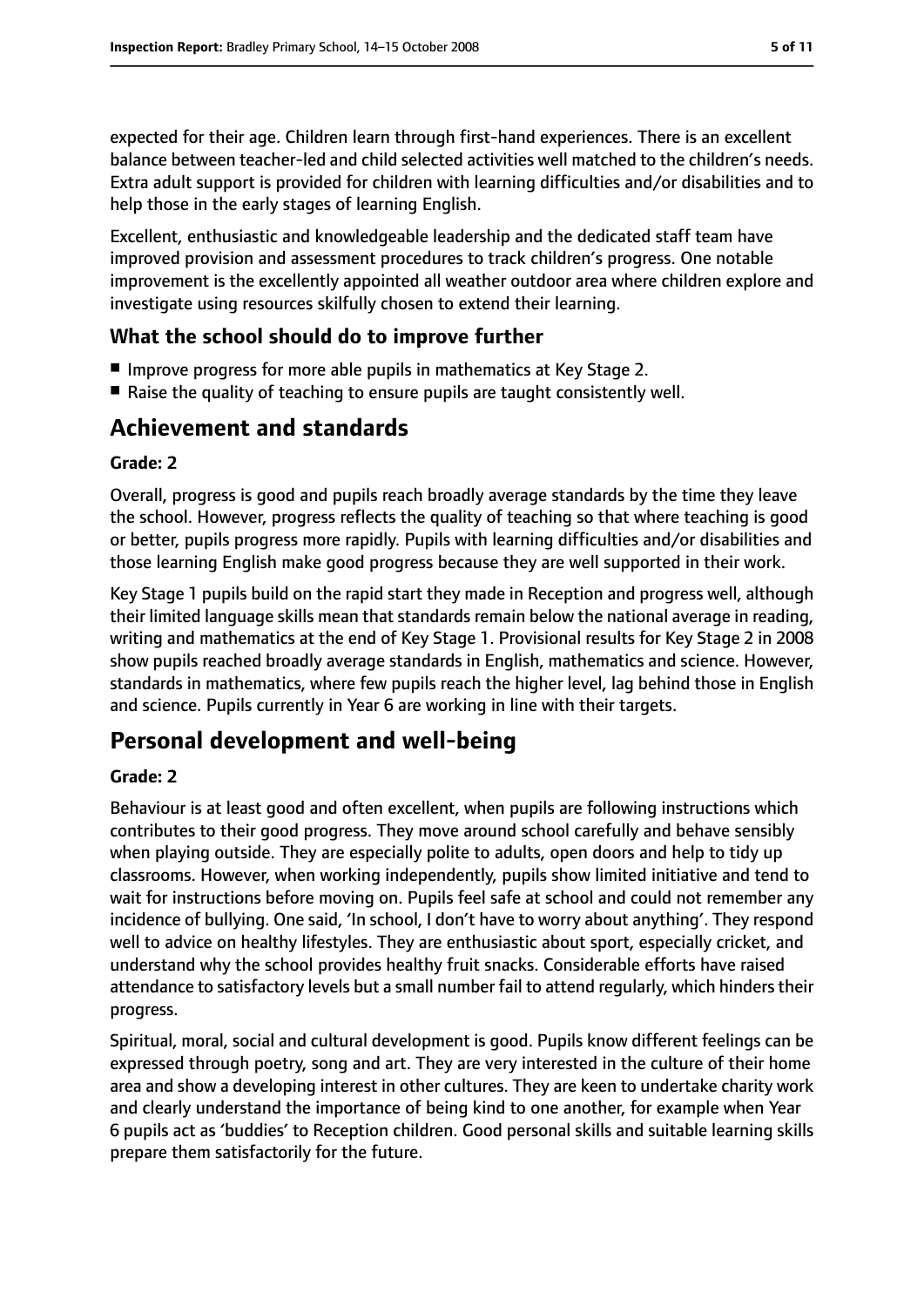# **Quality of provision**

## **Teaching and learning**

#### **Grade: 2**

Teaching areas are bright, stimulating and full of interest which promotes pupils' learning, especially for those learning English as a second language. The quality of teaching, although good overall, varies and is strongest in the older classes. In the best lessons pupils know what they are going to learn; lessons move along at a good pace; adults display good subject knowledge; activities match pupils' needs; and good use is made of resources. Consequently, pupils behave well, are actively involved in learning and make good progress. In other lessons, pupils spend too long listening to the teacher, so that not enough time is left for the pupils to carry out their activities and progress slows. Planning is based on assessment information and work nearly always matches pupils' abilities. However, in some classes, all pupils are given the same work and the more able are not suitably challenged. Pupils have some opportunities to assess their own learning, for example 'thumbs up' shows they have understood, but it is not always clear how teachers then put support in place to help those pupils who had found the lesson difficult. Skilled teaching assistants provide valuable support for pupils with additional needs.

#### **Curriculum and other activities**

#### **Grade: 2**

An exciting and innovative curriculum is being developed based on work with the Creative Partnerships initiative. Several subjects are taught through topic work so pupils find learning interesting and stimulating. There is a strong focus on using key skills in literacy and numeracy through practical 'hands on' activities. Provision for pupils with additional learning and language needs is well planned, with good support from teaching assistants. The good programme for personal and social development helps pupils reflect on their feelings and emotions so they behave well. There is a wide and varied range of additional activities which enrich the pupils' experiences, including popular after-school clubs, educational visits and visitors to the school.

#### **Care, guidance and support**

#### **Grade: 2**

Staff are dedicated to providing good quality care for all pupils. They know their pupils well and an atmosphere of mutual respect pervades the school, promoting effective learning and personal development. Procedures are reviewed with regard to cultural beliefs, for example dress codes. Robust safeguarding and child protection arrangements ensure that all pupils are kept safe in school. Risk assessments, such as those for the many school trips, are securely in place.

Academic guidance is good. Tracking systems are rigorously implemented and the data analysed to set targets for pupils in writing and mathematics so that all pupils know what they need to do next in order to improve their learning. Occasionally some targets are not written in simple enough language for pupils to understand.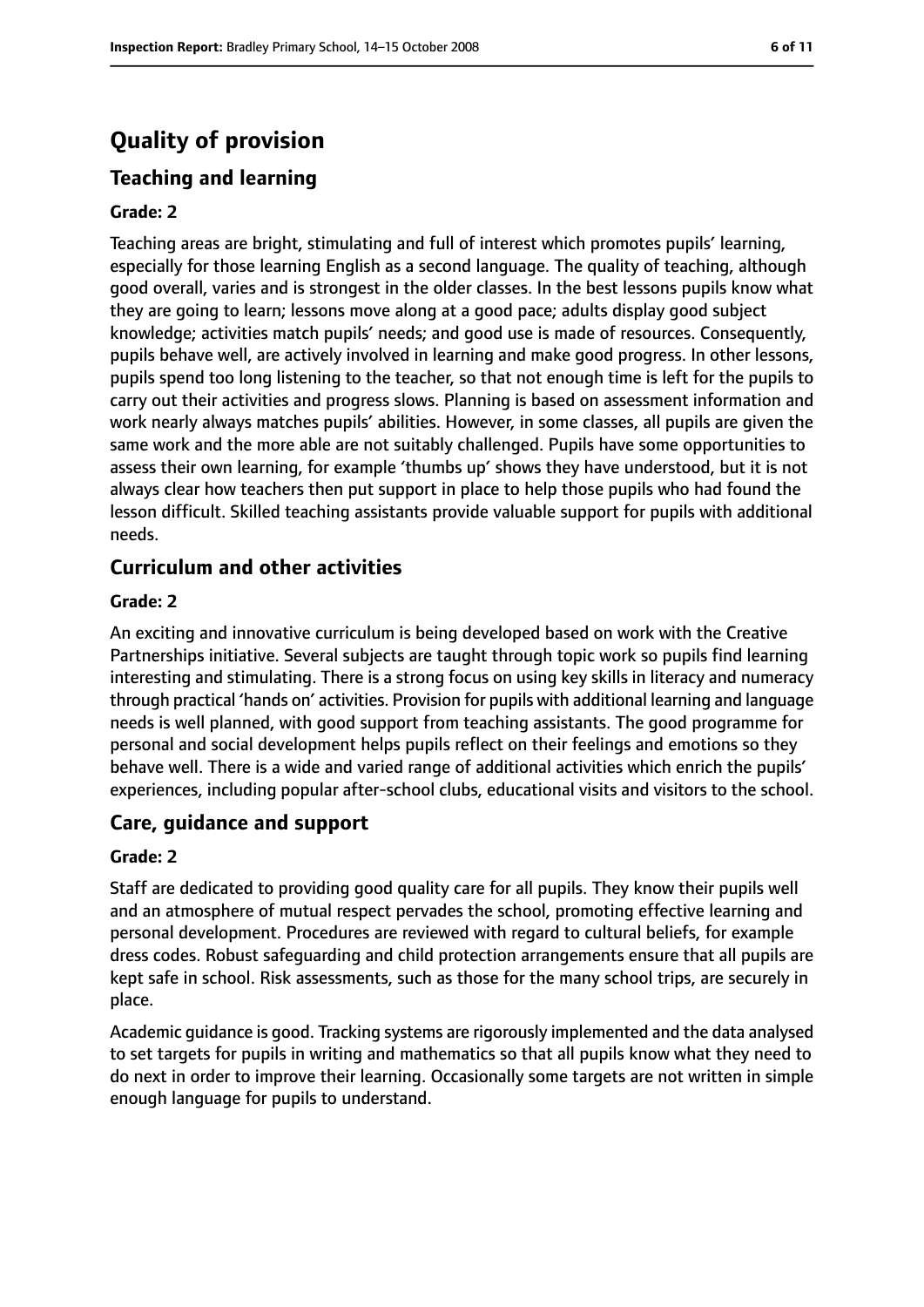#### **Leadership and management**

#### **Grade: 2**

The school's self-evaluation procedures are good and give the leadership and management a clear picture of strengths and areas for development, reflected in the current plans for professional development. The headteacher sets a clear direction for improvement, and is well supported by the skilled deputy headteacher, senior managers and governors. Newly appointed subject managers are keen and knowledgeable but have not been in post long enough to make a real impact on standards. Governance is good. The governing body is fully representative of the community and contributes useful local knowledge and promotes valuable links. Community cohesion is promoted well; the school is very much at the centre of the neighbourhood and values its good relationships with parents and local schools. The school effectively includes all pupils in the range of activities and ensures external support agencies are involved to benefit pupils' learning and well-being.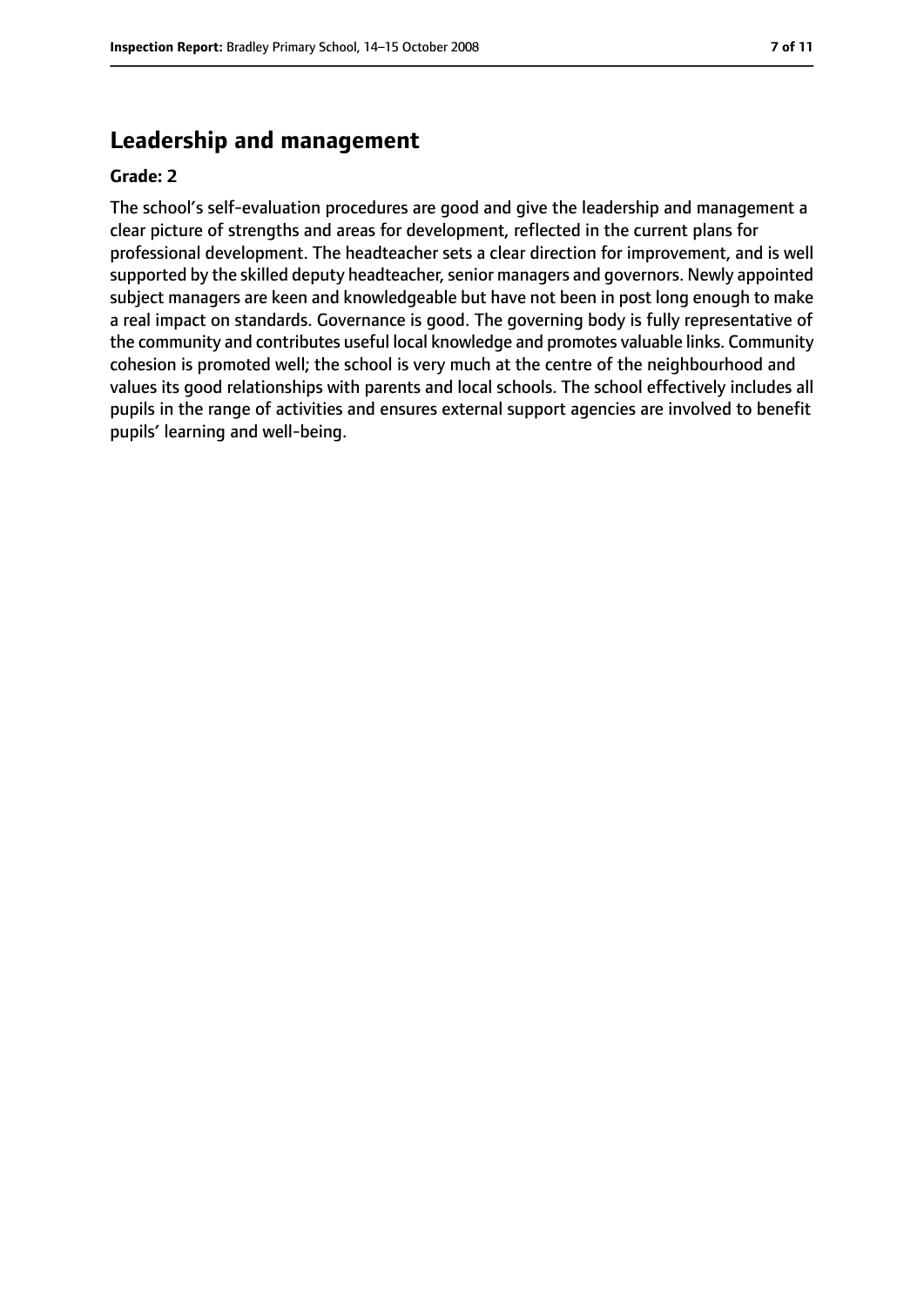**Any complaints about the inspection or the report should be made following the procedures set out in the guidance 'Complaints about school inspection', which is available from Ofsted's website: www.ofsted.gov.uk.**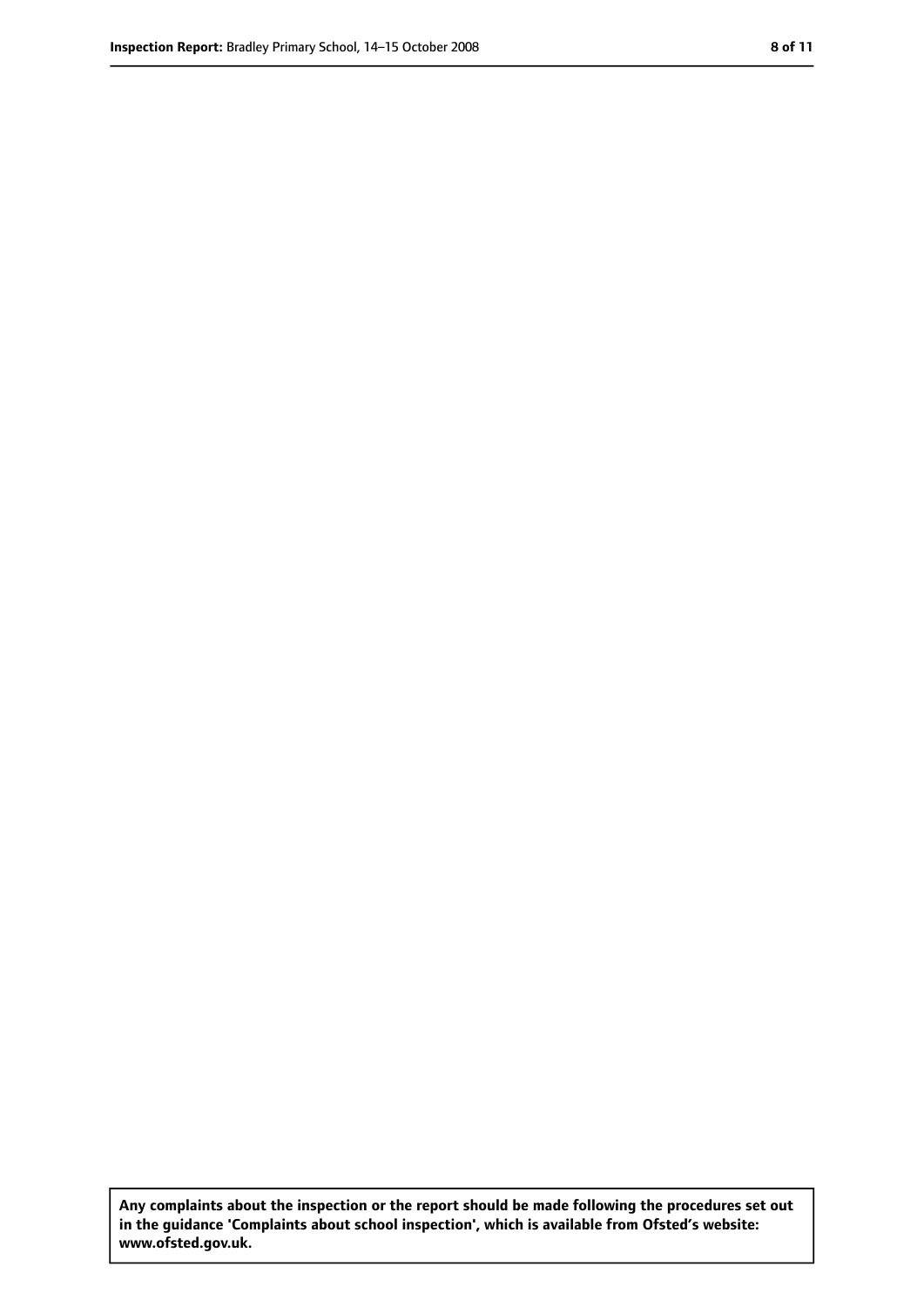# **Inspection judgements**

| \ Key to judgements: grade 1 is outstanding, grade 2 good, grade 3 satisfactory, and | <b>School</b>  |
|--------------------------------------------------------------------------------------|----------------|
| arade 4 inadequate                                                                   | <b>Overall</b> |

#### **Overall effectiveness**

| How effective, efficient and inclusive is the provision of<br>education, integrated care and any extended services in meeting the<br>needs of learners? |     |
|---------------------------------------------------------------------------------------------------------------------------------------------------------|-----|
| Effective steps have been taken to promote improvement since the last<br>inspection                                                                     | Yes |
| How well does the school work in partnership with others to promote learners'<br>well being?                                                            |     |
| The capacity to make any necessary improvements                                                                                                         |     |

# **Effectiveness of the Early Years Foundation Stage**

| How effective is the provision in meeting the needs of children in the<br>l EYFS?            |  |
|----------------------------------------------------------------------------------------------|--|
| How well do children in the EYFS achieve?                                                    |  |
| How good are the overall personal development and well-being of the children<br>in the EYFS? |  |
| How effectively are children in the EYFS helped to learn and develop?                        |  |
| How effectively is the welfare of children in the EYFS promoted?                             |  |
| How effectively is provision in the EYFS led and managed?                                    |  |

#### **Achievement and standards**

| How well do learners achieve?                                                  |  |
|--------------------------------------------------------------------------------|--|
| The standards <sup>1</sup> reached by learners                                 |  |
| How well learners make progress, taking account of any significant variations  |  |
| between groups of learners                                                     |  |
| How well learners with learning difficulties and/or disabilities make progress |  |

#### **Annex A**

<sup>&</sup>lt;sup>1</sup>Grade 1 - Exceptionally and consistently high; Grade 2 - Generally above average with none significantly below average; Grade 3 - Broadly average to below average; Grade 4 - Exceptionally low.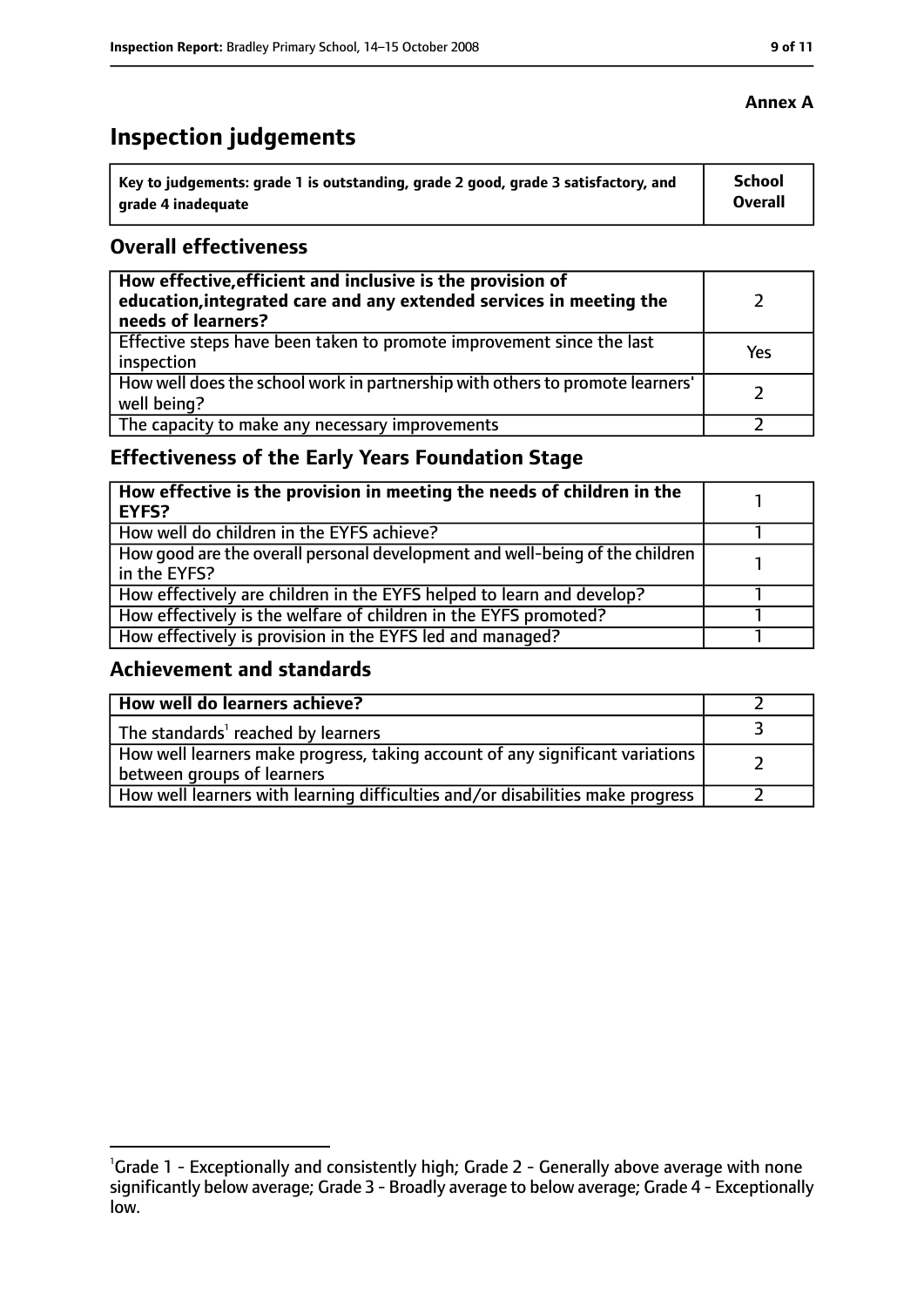# **Personal development and well-being**

| How good are the overall personal development and well-being of the<br>learners?                                 |  |
|------------------------------------------------------------------------------------------------------------------|--|
| The extent of learners' spiritual, moral, social and cultural development                                        |  |
| The extent to which learners adopt healthy lifestyles                                                            |  |
| The extent to which learners adopt safe practices                                                                |  |
| The extent to which learners enjoy their education                                                               |  |
| The attendance of learners                                                                                       |  |
| The behaviour of learners                                                                                        |  |
| The extent to which learners make a positive contribution to the community                                       |  |
| How well learners develop workplace and other skills that will contribute to<br>their future economic well-being |  |

# **The quality of provision**

| How effective are teaching and learning in meeting the full range of<br>learners' needs?              |  |
|-------------------------------------------------------------------------------------------------------|--|
| How well do the curriculum and other activities meet the range of needs and<br>interests of learners? |  |
| How well are learners cared for, quided and supported?                                                |  |

# **Leadership and management**

| How effective are leadership and management in raising achievement<br>and supporting all learners?                                              |     |
|-------------------------------------------------------------------------------------------------------------------------------------------------|-----|
| How effectively leaders and managers at all levels set clear direction leading<br>to improvement and promote high quality of care and education |     |
| How effectively leaders and managers use challenging targets to raise standards                                                                 |     |
| The effectiveness of the school's self-evaluation                                                                                               |     |
| How well equality of opportunity is promoted and discrimination eliminated                                                                      |     |
| How well does the school contribute to community cohesion?                                                                                      |     |
| How effectively and efficiently resources, including staff, are deployed to<br>achieve value for money                                          |     |
| The extent to which governors and other supervisory boards discharge their<br>responsibilities                                                  |     |
| Do procedures for safeguarding learners meet current government<br>requirements?                                                                | Yes |
| Does this school require special measures?                                                                                                      | No  |
| Does this school require a notice to improve?                                                                                                   | No  |